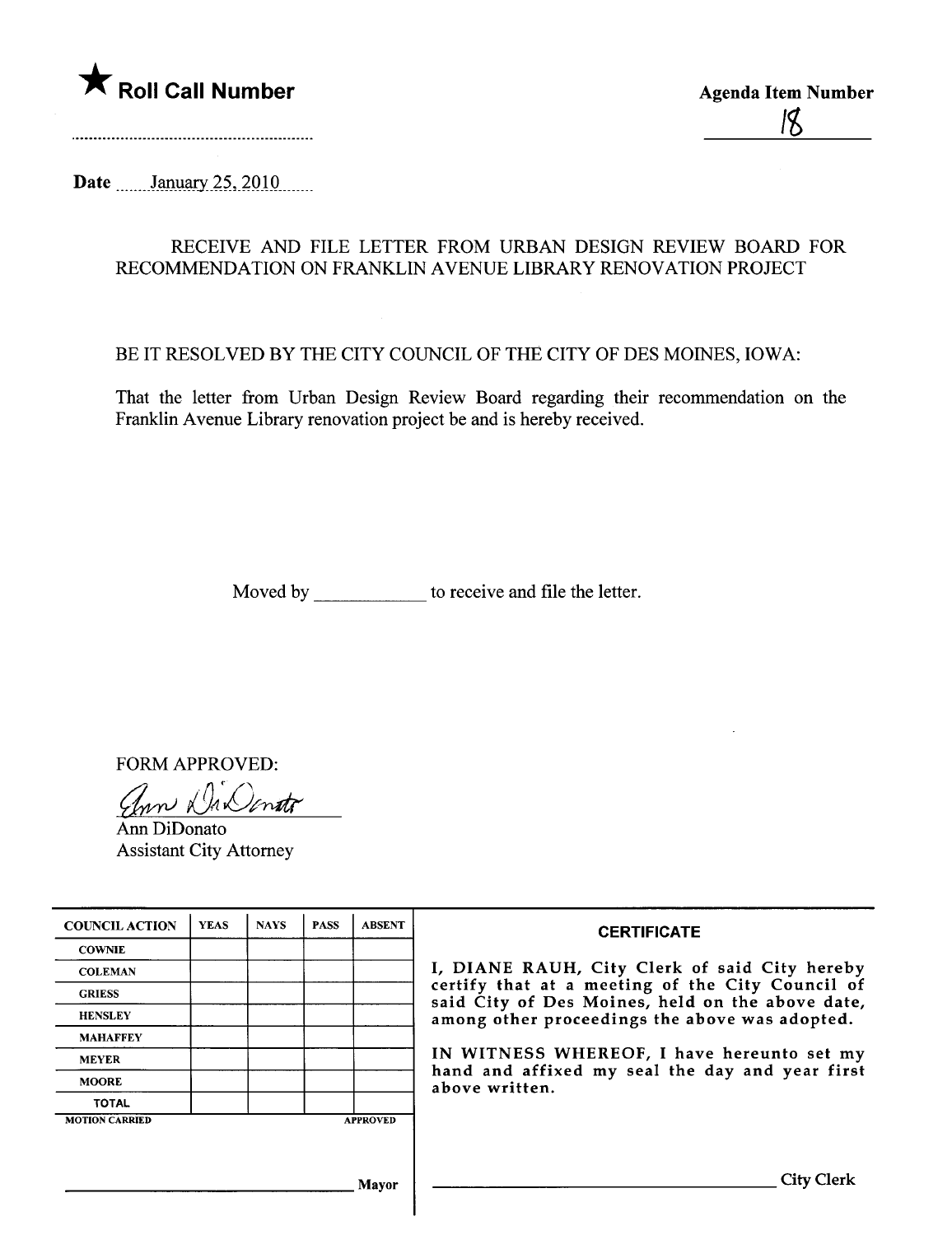## RE: URBAN DESIGN REVIEW BOARD RECOMMENDATION ON FRANKLIN AVENUE LIBRARY

Honorable Mayor and City Council Members:

The Urban Design Review Board, at its January 5, 2010 meeting, voted to approve the Franklin Avenue Library project with the stipulation that the existing matue oak trees on the south side of the building remain in place. The Board did not find that sufficient evidence of need had been presented for the trees to be removed, or that all avenues had been fully explored to retain the trees.

The Board's motion also included a recommendation for a potential alternative. The trees could remain in place and be trimmed or pruned, then over the course of 1-3 seasons, allow the economic value of the energy savings to be assessed until acceptable energy savings levels have been obtained.

The Board felt very strongly that the mature oak trees are a valuable resource for the Franklin Avenue Library site, the neighborhood and the City of Des Moines.

We appreciate the opportunity to provide design review assistance for public projects.

Sincerely,

.. .

Jeffrey Morgan, RA, AIA, NCARB Chair, Urban Design Review Board



CITY HALL 400 EAST FIRST ST. DES MOINES, IOWA 50309-1891<br>(515) 283-4004

All American City 1949, 1976, 1981